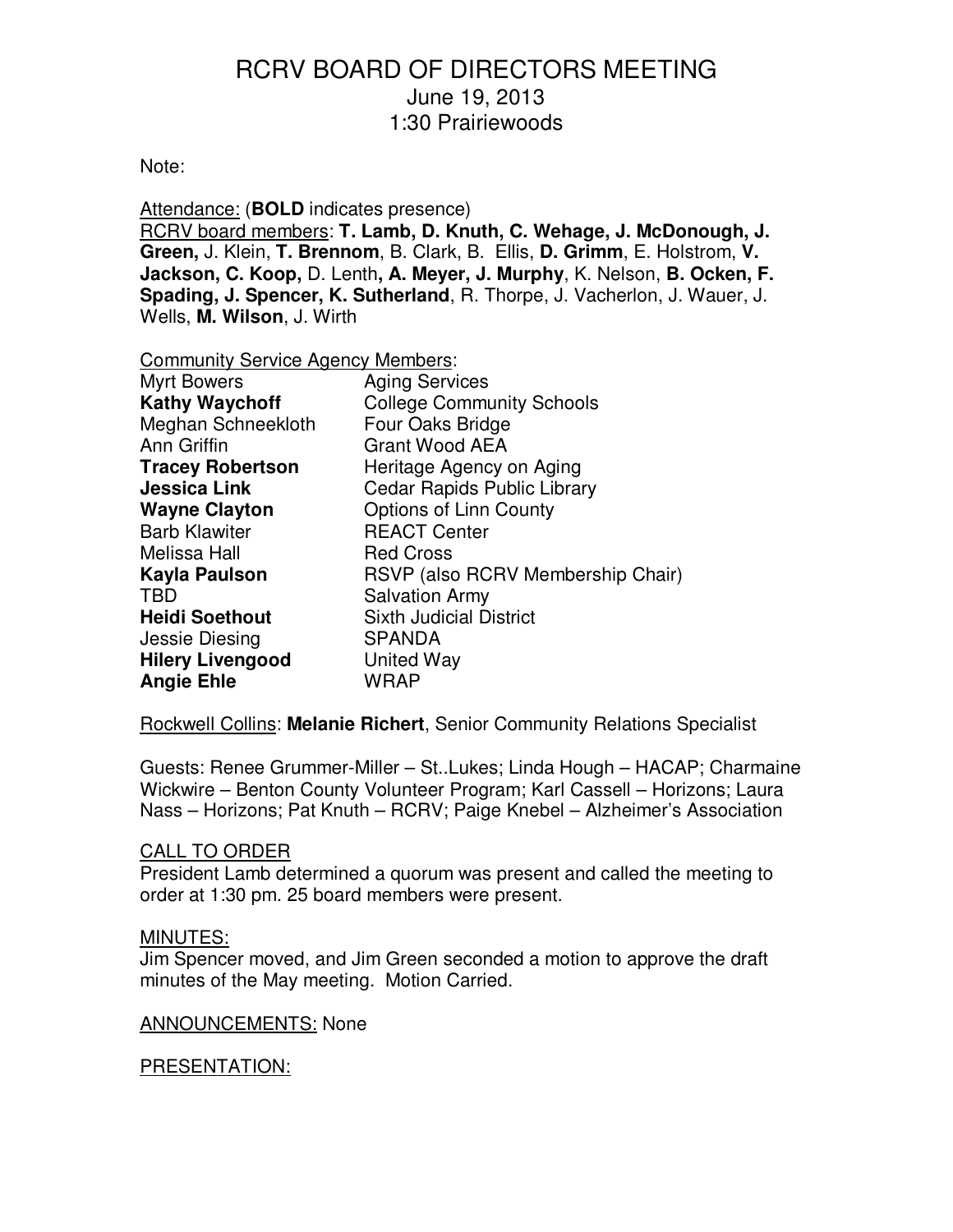A representative of Prairiewoods gave a brief description of the facility. The 70 acres of grounds are free and open to the public. The buildings are available for retreats and conferences, with 19 guest rooms and two hermitages available for overnight stays. A total of 38 guest beds and a catering facility for meals make the center a full service facility.

Paige Knebel of Alzheimer's Association spoke of the need for volunteers to support "the Walk". Our own Kayla Paulson is managing The Walk, and invite all interested to the Kickoff Party on July 11 at the New Bo Market. Paige also invites all to participate in Trial Match Studies by filling out a postcard available from the association.

Dave Knuth, chair of the Awards Committee, conducted the award presentations. The focus this year is Services to Elderly. A total of 9 requests were received totaling \$39K, with an available fund of \$10K to distribute. The requests were evaluated by the committee (Knuth, Pat Fox and Jim Green), and scored using a numerical process. After selection, the committee negotiated the amounts. The winners were:

- HACAP, North Benton Center in Vinton, was awarded \$1000 for wheelchairs and transfer benches for their Rural Senior Services program. The award was accepted by Linda Hough;
- Benton County Volunteer Program received \$2500 for medical transportation programs, with the funds used for mileage reimbursements and other purposes. The award was accepted by Charmaine Wickwire.
- Saint Lukes Foundation in support of outpatient palliative care was awarded \$3K. The award was accepted by Renee Grummer-Miller.
- Laura Nass of Horizons accepted \$3500 for the Healthy Horizons/Feed Iowa First program.

More details and pictures will be included in the next issue of the RCRV newsletter, available at RCRV.org in the coming weeks.

### OLD BUSINESS: None

NEW BUSINESS: - Meghan Schneekloth was approved by acclimation as a RCRV Board Member, representing Four Oaks Bridge.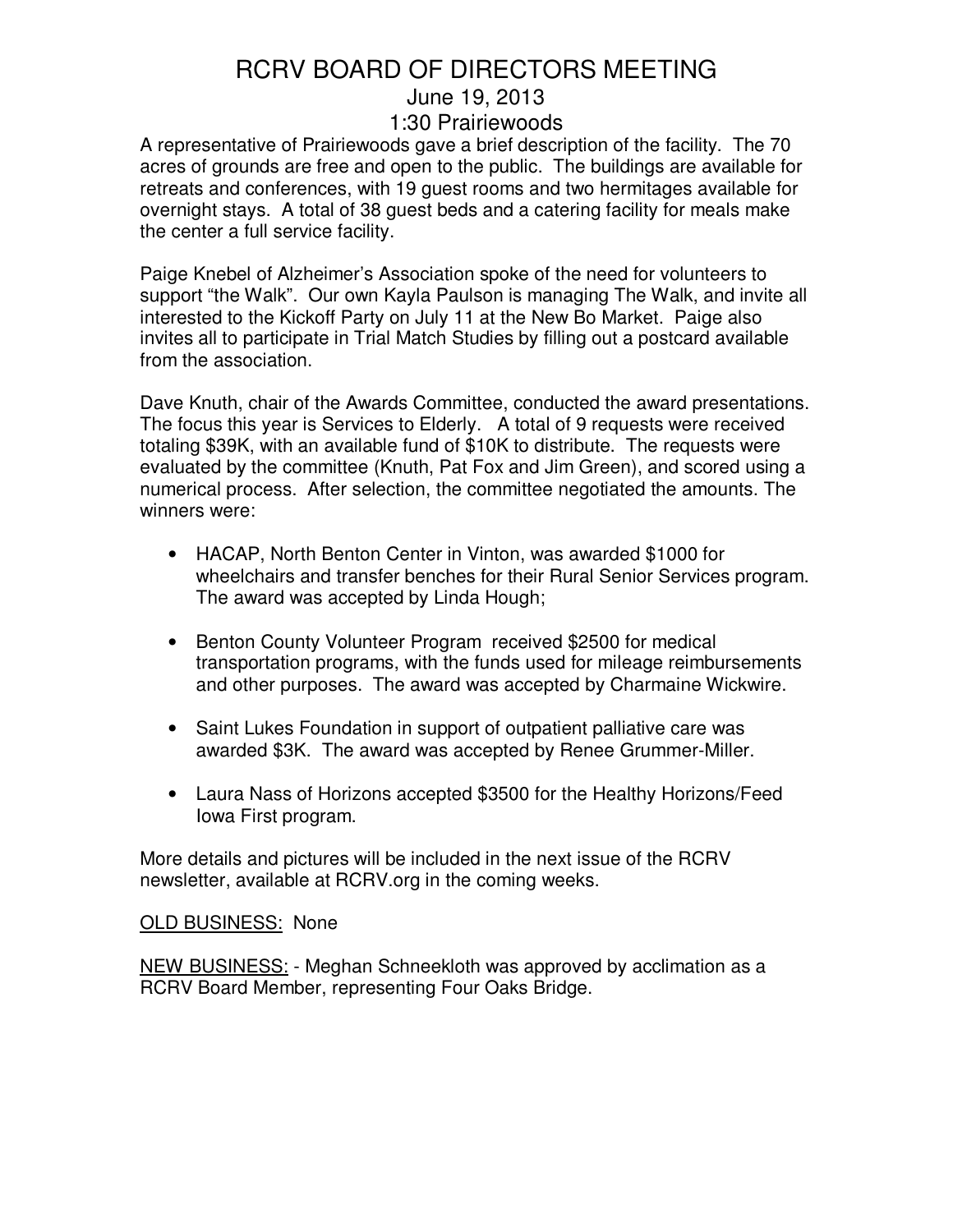## RCRV BOARD OF DIRECTORS MEETING June 19, 2013 1:30 Prairiewoods ROCKWELL COLLINS REPORT: - Melanie Richert

As previously reported, there will be no Kickoff Breakfast this year, and Clay Jones will retire on July 31.

### PARTNER AGENCY REPORTS:

Options of Linn County- Wayne Clayton( via email): No Report.

Cedar Rapids Public Library: - Jessica Link

The downtown Cedar Rapids Public Library will have its Grand Opening on Saturday, August 24. We will have many different volunteer opportunities for this special day - including short-term tour guides for our busy first weekend. If you are interested in learning more, please contact Jessica Link at linkj@crlibrary.org or 319-739-0403.

Also thank you to the volunteers from RCRV who helped with the IT move in. We have over 120 computers we are placing downtown and appreciate the extra hands!

Let me know if you have questions or need more info.

### WRAP: - Angie Ehle

WRAP has completed 20 jobs in 2013 to date, including 1 for an ASI client:

- 5 wooden builds
- 1 ramp removal
- 1 Aluminum Install (for an ASI client)
- 2 Aluminum Removals
- 2 Repairs

The current queue is 13.

WRAP received the Governor's Award last week with thanks to RCRV members for the nomination. WRAP has a print ad on page 8 of a free publication available at many locations, called "Medical Guide 2013"

#### RSVP Agency Report – Kayla Paulson:

Continue to connect with new Partner Agencies to help document the volunteer efforts of RCRV members. Please let me know if there are organizations that you are currently documenting as RCRV categories when you report hours. Thank you to the numerous RCRV Volunteers that have connected me with non-RCRV new volunteers. I am glad that we are able to help so many.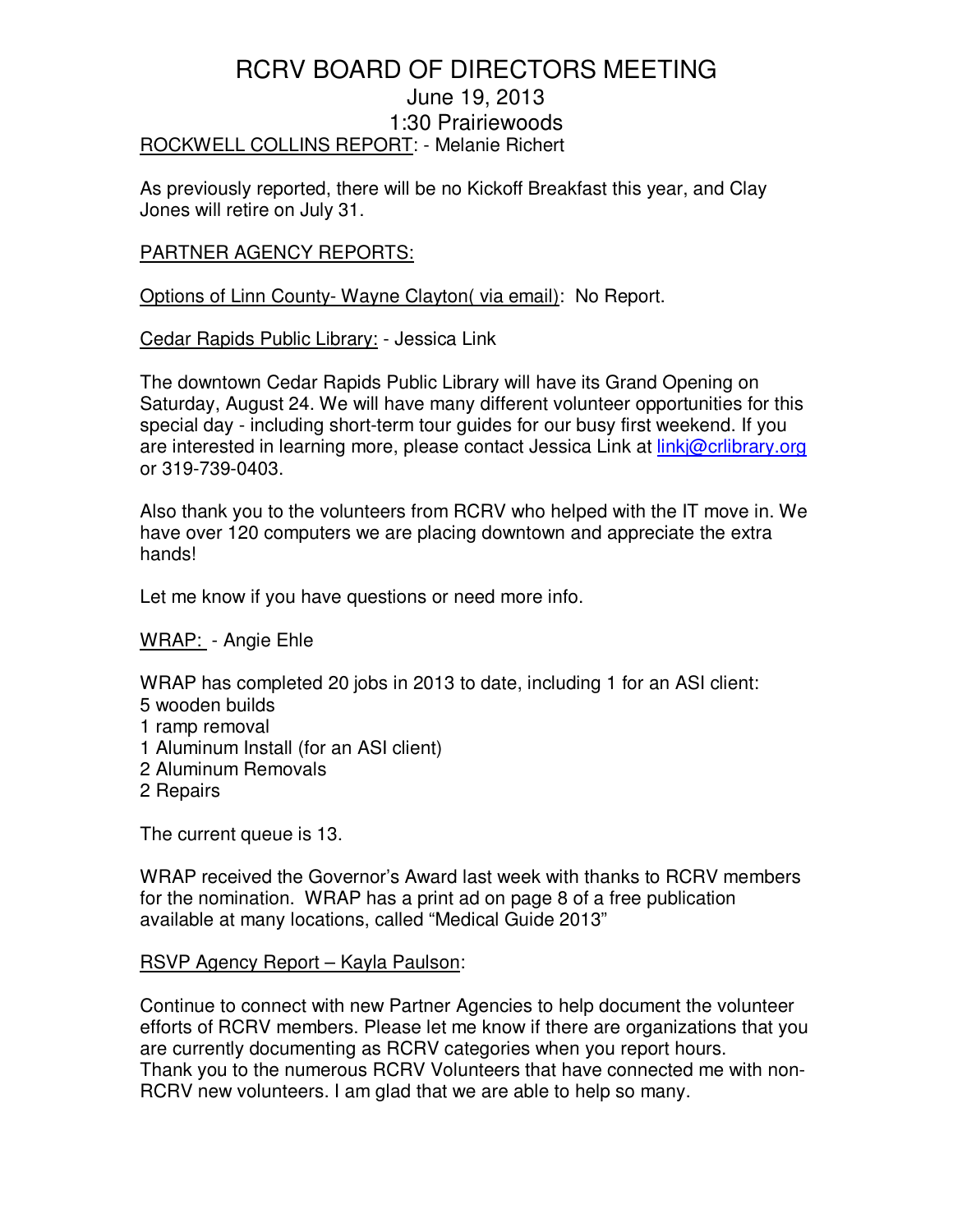Special thanks to Terry Lamb and Mike Wilson for volunteering to be Enrichment Activity Leaders for the Kids on Course Program. Terry Lamb will be doing Aviation and Mike Wilson is going to teach them about Robotics and get them excited about the Lego League. If anyone is interested in sharing their knowledge, passions and talents with elementary students reach out to KPaulson@uweci.org and she will connect you with Beth Malicki.

I continue to reach out to RCRV Members that are clocking hours into the Misc. categories to see if we can get them properly aligned with the agency/organization you all are volunteering at and supporting.

#### College Community School District - Kathy Waychoff

The Linn Mar Auditorium hosted the Governor's Awards this year with volunteer help from RCRV members. College Community is conducting a Myth Busters class this summer and maybe could use some help from RCRV

Heritage Agency on Aging: - Tracey Robertson

Heritage is producing programs on Elder Abuse on Radio. Representatives are also available for presentations on this subject to clubs and groups. Contact Tracey.

### Sixth Judicial District, Department of Corrections: - Heidi Soethout

Heidi reported change within the administration team of Corrections as Director Gary Hinzman retired May 15<sup>th</sup> and Assistant Director Jean Kuehl retired June 20<sup>th</sup>. Bruce VanderSanden is the new Director and Greg Fitzpatrick is the new Assistant Director.

### RCRV COMMITTEE CHAIR REPORTS:

Community Projects: - John McDonough

On June 9, 2013 we supported the iExplore STEM Festival activities at McKinley Middle School. Helen Potthoff was our point of contact.

June 12, 2013 the Governor Award Ceremonies were held at Linn-Mar High School. Governor Branstad presented approximately 150 awards to local volunteers. Cliff Koop, Jim Green, Bob Ocken, Kay Nelson, Faye Spading, Pat Fox and myself assisted with the ushering and parking duties for the event.

At the conclusion of the Governor Awards we met at the Outback Restaurant in conjunction with the REACT Center volunteers for our annual appreciation Event.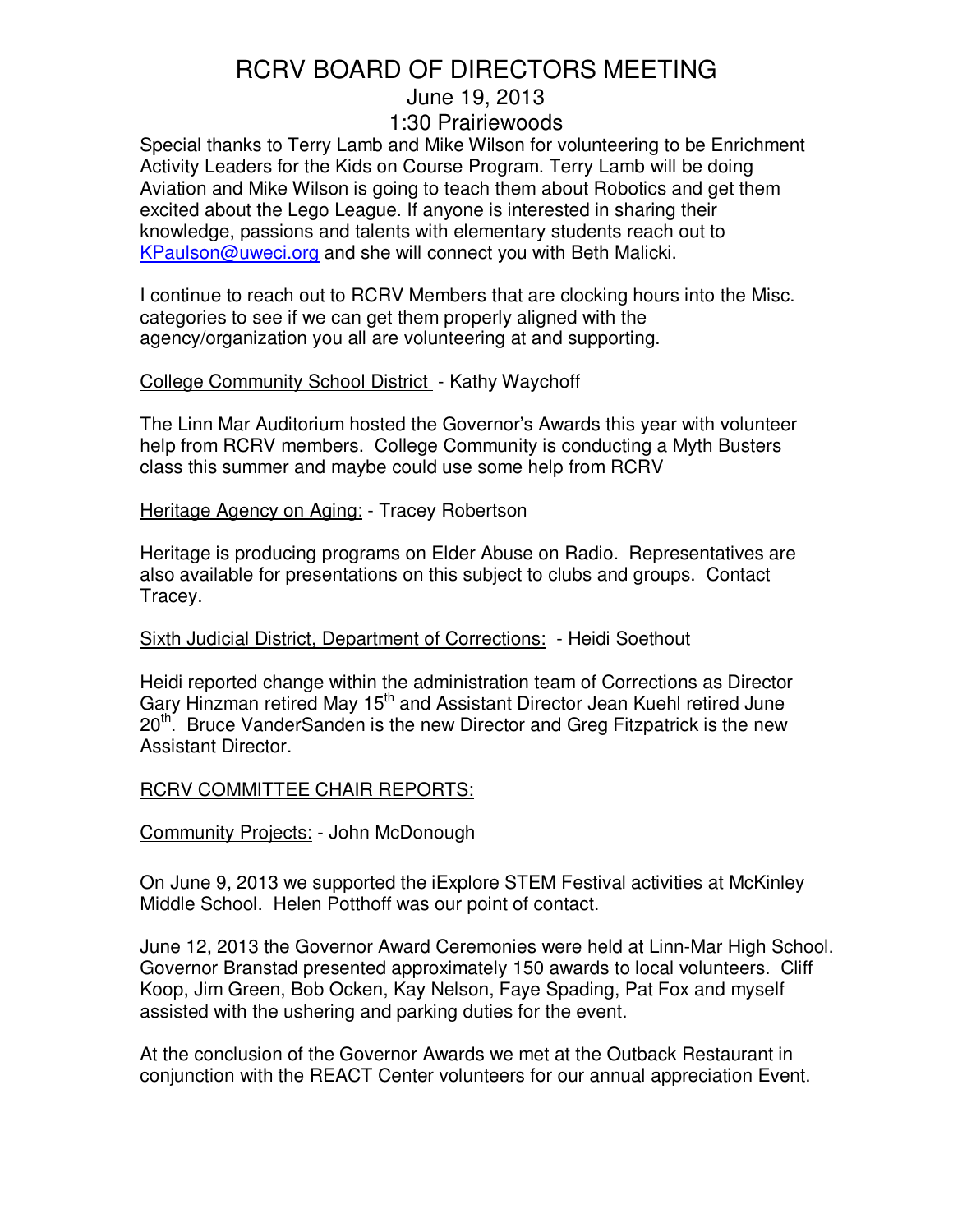Approximately 100 volunteers took advantage of the excellent meal that the Outback provided. A good time was had by all!

Melanie Richert of Rockwell Collins approved the charges for the refreshments for the Governor Awards plus the meals at the Outback for us so Rockwell Collins would pay the bill. Thank you Melanie for your efforts on our behalf.

We built 3 ramps on UWECI's Day of Caring for the WRAP Program. The RCRV SHIIP Counselors participated in a telecom with the Des Moines office for our Spring update. Bob Clark is RCRV's newest SHIIP Counselor. Congratulations Bob. Meth-Wick is the newest Cedar Rapids SHIIP Counseling office.

Jim Vacherlon designed and built in his garage a 12' X 12' X 24" sandbox for the Freedom Festival events at the NewBo Market. John Keefer and a group of helpers then installed it.

Phil White is teaching classes at the Indian Creek Nature Center in Cedar Rapids and Dave Knuth is teaching iPad Usage for the Witwer Center.

Megan Banazek of the Cedar valley Habitat for Humanity present the needs of this organization in an effort to get more volunteers to assist in the build of local homes in the Cedar Rapids area.

We continue to support many volunteer needs of local nonprofits in the area.

If you can dream it, we can do it

Data Base: – Jim Klein and Bill Ellis

No Report

Communications: - Jim Green

The next newsletter will go to the print shop next week.

MEMBERSHIP and RETENTION: - Kayla Paulson May 2013 Stats 223 current volunteers 2 new this month 0 inactivated volunteer restarted 0 inactive volunteers terminated/removed 101 members have reported hours for last month 2,686.94 hours